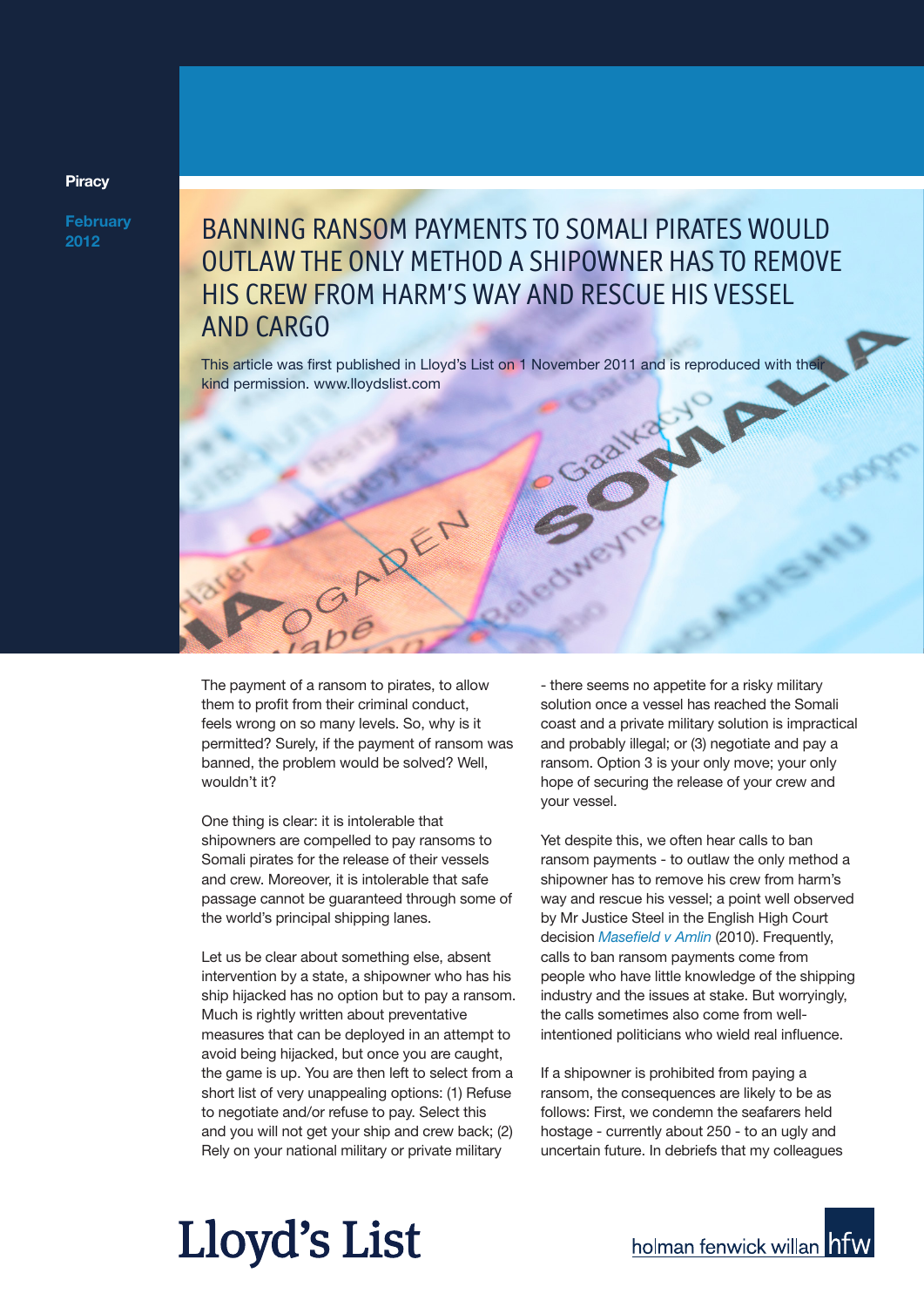

and I have undertaken following the release of vessels, we have taken evidence from seafarers who have been subjected to degrading treatment, humiliating treatment, torture, sexual assault, and from seafarers who witnessed the death and execution of their fellow hostages. This will be their future.

Second, vessels and cargo will be lost. I do not wish to state in an open forum the estimated combined value of the nine commercial vessels and their cargoes that are currently held, but those in the industry will know that this is a very substantial figure. This loss will fall on the shipowners and possibly their insurers, and ultimately on the public. The risk of losing vessels is not fanciful. We have already seen the loss of several major commercial vessels.

Third, consider the impact on the environment of the loss of a vessel. If a ship is lost, its cargo is lost. The last very large crude carrier that was captured carried approximately two million barrels of crude oil. That is about eight times the amount of crude oil that is estimated to have been lost from the Exxon Valdez which devastated the Alaskan coast in 1989. That is about 40% of the crude oil that is estimated to have been lost from the Deepwater Horizon incident in 2010 - reportedly one of the worst pollution incidents in history.

If a tanker is lost and crude oil pollutes the East African coast there is unlikely to be an oil major on hand to spend billions of dollars on clean-up costs, and there will be no ability to mobilise the world's fleet of antipollution and salvage vessels. The impact to the coastline of Somalia is likely to be catastrophic.

"If a tanker is lost and crude oil pollutes the East African coast there is unlikely to be an oil major on hand to spend billions of dollars on clean-up costs, and there will be no ability to mobilise the world's fleet of antipollution and salvage vessels. The impact to the coastline of Somalia is likely to be catastrophic."

Fourth, let us say the US or the European Union passes a law which bans ransom payments, what would happen in practice? Pausing here, I question whether such a law would violate the European Convention on Human Rights. Would outlawing the only viable method of removing a seafarer from harm's way not be in breach of Article 2 (the right to life) and Article 3 (the right to freedom from torture, inhumane and degrading treatment)? I will leave it to the US lawyers to argue whether such a ban would also violate the US constitution.

Such a ban would probably result in US and EU companies being unable to pay a ransom. Even the optimistic lawmaker must recognise that it would take time for a ban to take effect. It would take time before the message got through to the pirates that no more money could be paid. If we consider the current average length of detention, such lead time is probably going to be in excess of nine months. Statistics suggest that by then, a further 35 ships would be captured, and a further 750 seafarers, and perhaps a further four million barrels of oil.

Alternatively, some shipowners will probably consider themselves beyond the reach of the US and EU prosecutors. Or they will have the support of their governments and crown immunity. These shipowners will continue to pay. Their ships and crew will continue to be released. The pirates will not then believe that some shipowners cannot pay and the pirates will not be discouraged from capturing more ships. We will have a two-tier system with one tier of shipowners having to witness the sacrifice of their crew and vessels, while others are released. The policy will fail.

I should add, I support the UK government's stance that it does not and should not pay ransoms. And I say that even after having represented the family of Paul and Rachel Chandler for 13 months on a pro bono basis in the full knowledge that the British government would not and did not provide financial support to secure the Chandlers' release. However, I also support private individuals' rights to act within the law to resolve a kidnapping and hijacking on commercial terms. As Mr Justice Steel solemnly observed in *Masefield v Amlin*, "this conclusion is fortified by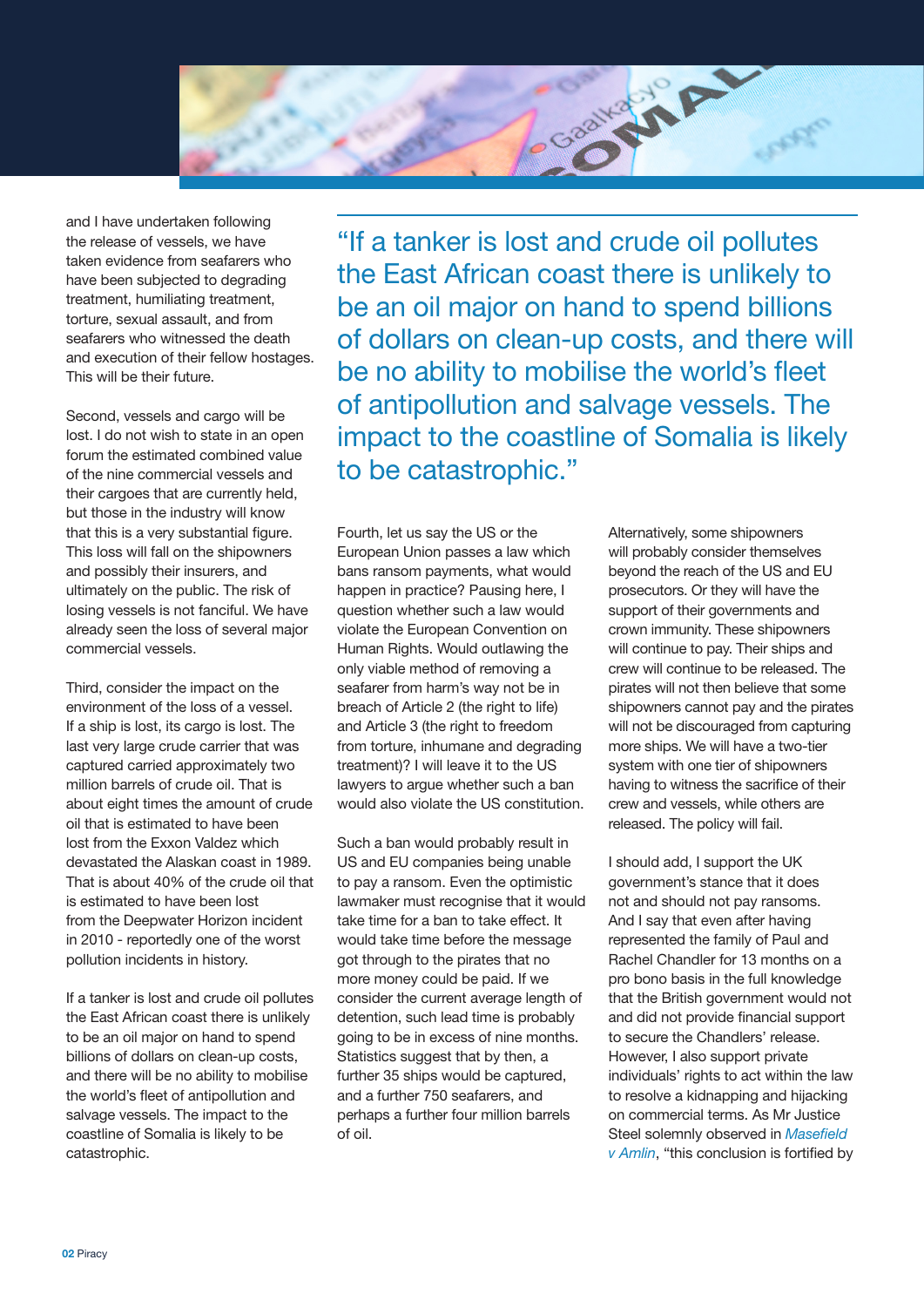

the wider implications of any contrary conclusion".

If the international community is to continue to sit by and allow pirates to hijack vessels it would be unconscionable for lawmakers to take away a shipowner's only prospect of rescuing its personnel and assets and to prevent a potential environmental catastrophe.

I read with some dismay the calls, no doubt well-intentioned, of Puntland's President Abdirahaman Mohamud Farole to ban the payment of ransoms (Lloyd's List, 20 October 2011). I wonder how much crude oil from a forsaken tanker would have to wash up on the beaches of Puntland before President Farole and others like him realised that it is possible they may have been mistaken.

Richard Neylon is a Partner in the Admiralty Department of international law firm Holman Fenwick Willan. Together with James Gosling, Richard has assisted in resolving over 80 Somali hijacking cases.

For more information, please contact Richard Neylon (pictured right), Partner, on +44 (0)20 7264 8100 or richard.neylon@hfw.com, or James Gosling, Partner, on +44 (0)20 7264 8382 or james.gosling@hfw.com, or your usual contact at HFW.



"If the international community is to continue to sit by and allow pirates to hijack vessels it would be unconscionable for lawmakers to take away a shipowner's only prospect of rescuing its personnel and assets and to prevent a potential environmental catastrophe."